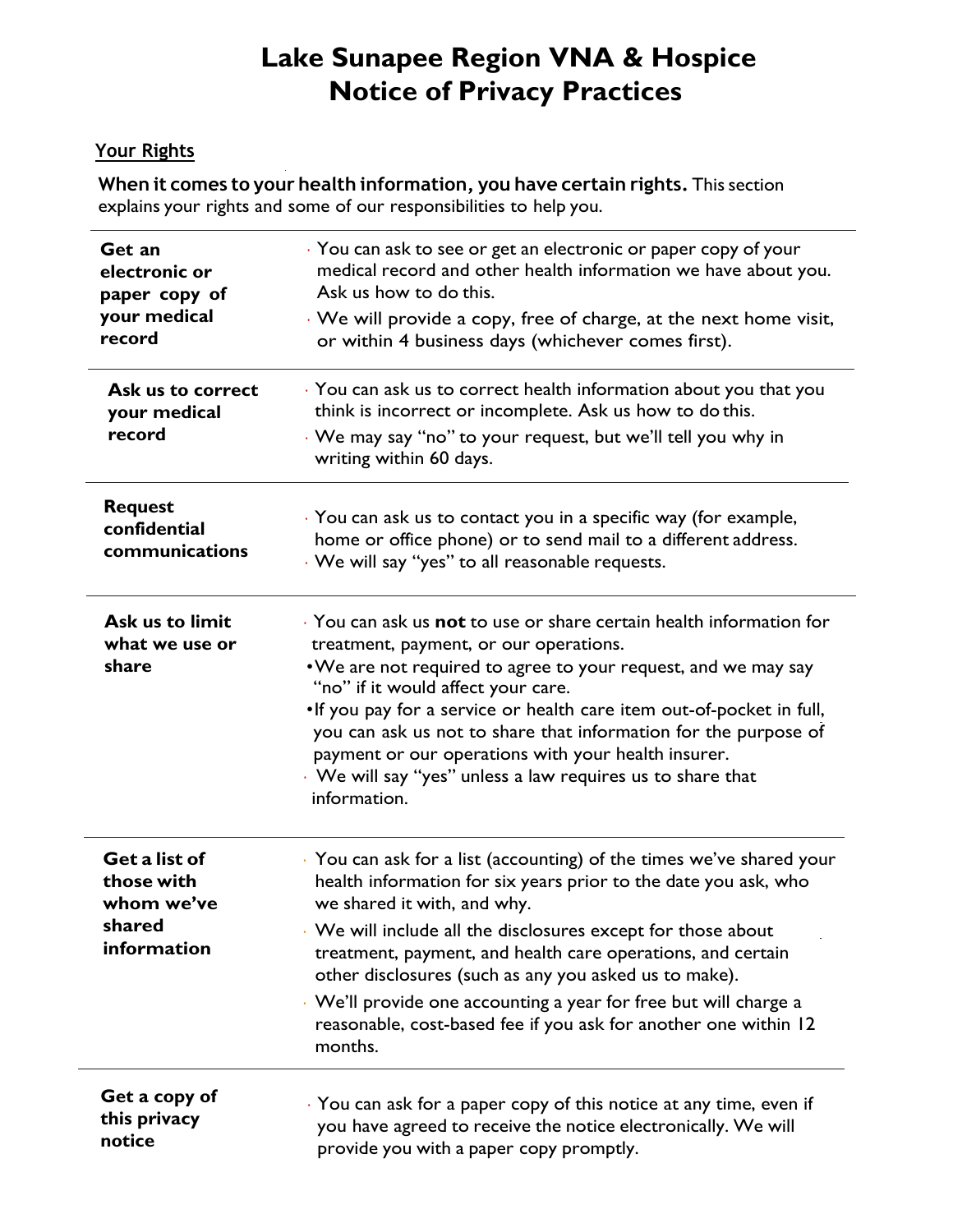### **Lake Sunapee Region VNA & Hospice Notice of Privacy Practices**

| Your Rights (cont.)                                         |                                                                                                                                                                                                                                                                                                                                                  |  |
|-------------------------------------------------------------|--------------------------------------------------------------------------------------------------------------------------------------------------------------------------------------------------------------------------------------------------------------------------------------------------------------------------------------------------|--|
| <b>Choose</b><br>someone to<br>act for you                  | If you have given someone medical power of attorney or if<br>someone is your legal guardian, that person can exercise your<br>rights and make choices about your health information.                                                                                                                                                             |  |
|                                                             | We will make sure the person has this authority and can act for<br>you before we take any action.                                                                                                                                                                                                                                                |  |
| File a complaint if<br>you feel your rights<br>are violated | You can complain if you feel we have violated your rights by contacting<br>our Corporate Compliance Officer at<br>Lake Sunapee Region VNA & Hospice<br>PO Box 2209, New London, NH 03257<br>Tel: 603-526-4077 TTY: 1-800-735-2964                                                                                                                |  |
|                                                             | • You can file a complaint with the U.S. Department of Health and Human Services<br>Office for Civil Rights by sending a letter to<br>200 Independence Avenue, S.W., Washington, D.C. 20201, or<br>calling 1-877-696-6775, or visiting www.hhs.gov/ocr/privacy/hipaa/complaints/.<br>• We will not retaliate against you for filing a complaint. |  |

#### **Your Choices**

**For certain health information, you can tell us your choices about what we share**. If you have a clear preference for how we share your information in the situations described below, talk to us. Tell us what you want us to do, and we will follow your instructions.

| In these cases, you   | • Share information with your family, close friends, or  |
|-----------------------|----------------------------------------------------------|
| have both the right   | others involved in your care                             |
| and choice to tell us | $\cdot$ Share information in a disaster relief situation |
| to:                   | Include your information in a hospital directory         |
|                       | • Contact you for fundraising efforts                    |

*If you are not able to tell us your preference, for example if you are unconscious, we may go ahead and share your information if we believe it is in your best interest. We may also share your information when needed to lessen a serious and imminent threat to health or safety.* 

| In these cases we<br>never share your<br>information unless<br>you give us written<br>permission: | • Marketing purposes<br>• Sale of your information<br>• Most sharing of psychotherapy notes |
|---------------------------------------------------------------------------------------------------|---------------------------------------------------------------------------------------------|
| In the case of                                                                                    | • We may contact you for fundraising efforts, but you can                                   |
| fundraising:                                                                                      | tell us not to contact you again.                                                           |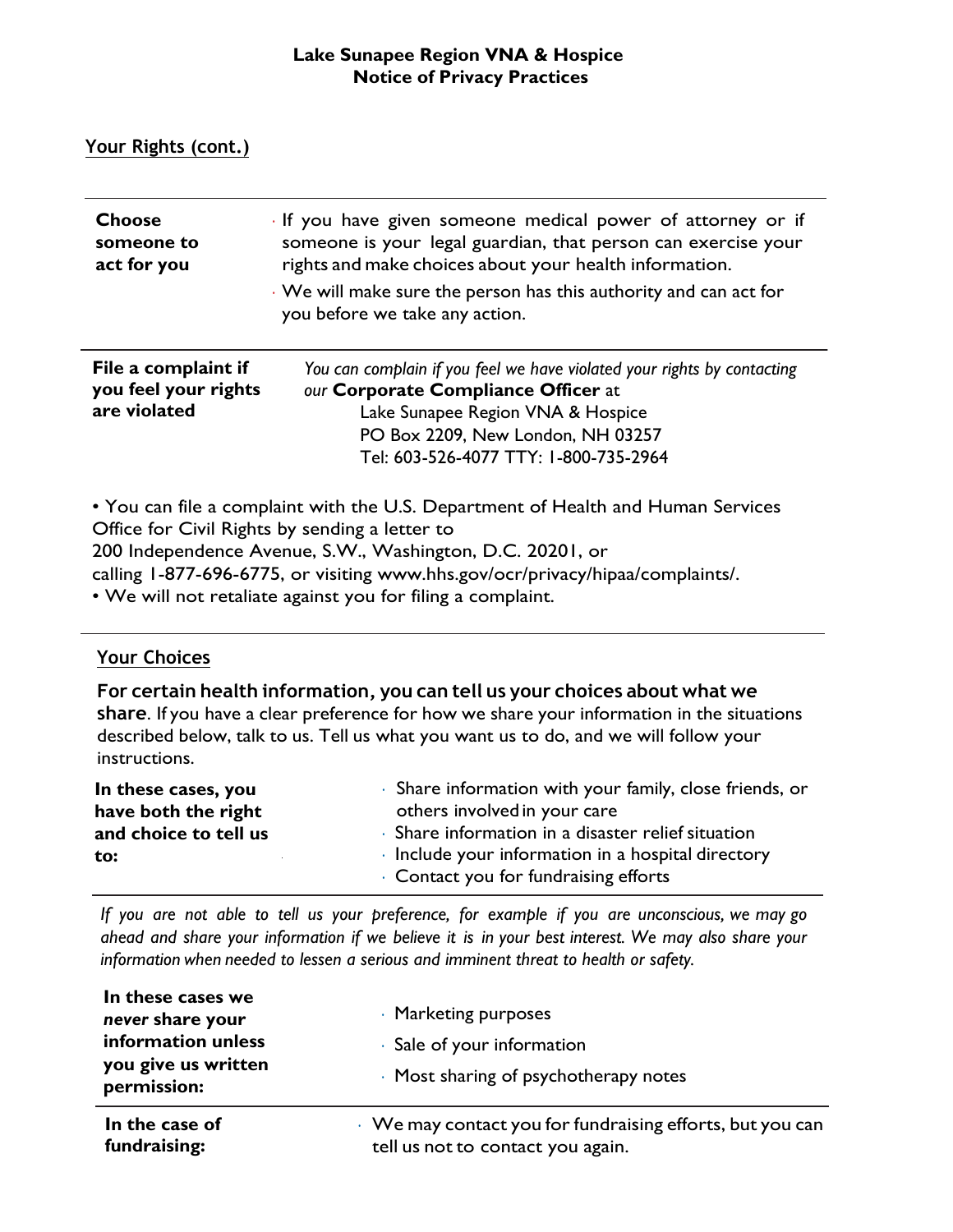#### **Our Uses and Disclosures**

**How do we typically use or share your health information?** We typically use or share your health information in the following ways.

| <b>Treat you</b>                    | $\cdot$ We can<br>health<br>use<br>your<br>information and share it<br>with<br>other professionals who<br>are<br>treating you. | <b>Example:</b> A doctor treating you<br>for an injury asks another doctor<br>about your overall health<br>condition.  |
|-------------------------------------|--------------------------------------------------------------------------------------------------------------------------------|------------------------------------------------------------------------------------------------------------------------|
| <b>Run our</b><br>organization      | We can use and share your health<br>information to run our practice,<br>improve your care,<br>and contact you when necessary.  | <b>Example:</b> We use health<br>information about you to manage<br>your treatment and services.                       |
| <b>Bill for</b><br>your<br>services | We can use and share your health<br>information to bill and get payment<br>from health plans or other entities.                | <b>Example:</b> We give information<br>about you to your health<br>insurance plan so it will pay for<br>your services. |

**How else can we use or share your health information?** We are allowed or required to share your information in other ways – usually in ways that contribute to the public good, such as public health and research. We have to meet many conditions in the law before we can share your information for these purposes. For more information see: **www.hhs.gov/ocr/privacy/hipaa/understanding/consumers/index.html.** 

| Help with public<br>health and safety<br>issues            | We can share health information about you for certain<br>situations such as:<br>• Preventing disease<br>· Helping with product recalls<br>· Reporting adverse reactions to medications<br>· Reporting suspected abuse, neglect, or domestic violence<br>· Preventing or reducing a serious threat to anyone's health<br>or safety |
|------------------------------------------------------------|-----------------------------------------------------------------------------------------------------------------------------------------------------------------------------------------------------------------------------------------------------------------------------------------------------------------------------------|
| Do research                                                | We can use or share your information for health research.                                                                                                                                                                                                                                                                         |
| Comply with the law                                        | We will share information about you if state or federal laws<br>require it, including with the Department of Health and<br>Human Services if it wants to see that we're complying with<br>federal privacy law.                                                                                                                    |
| <b>Respond to organ</b><br>and tissue donation<br>requests | We can share health information about you with organ<br>procurement organizations.                                                                                                                                                                                                                                                |